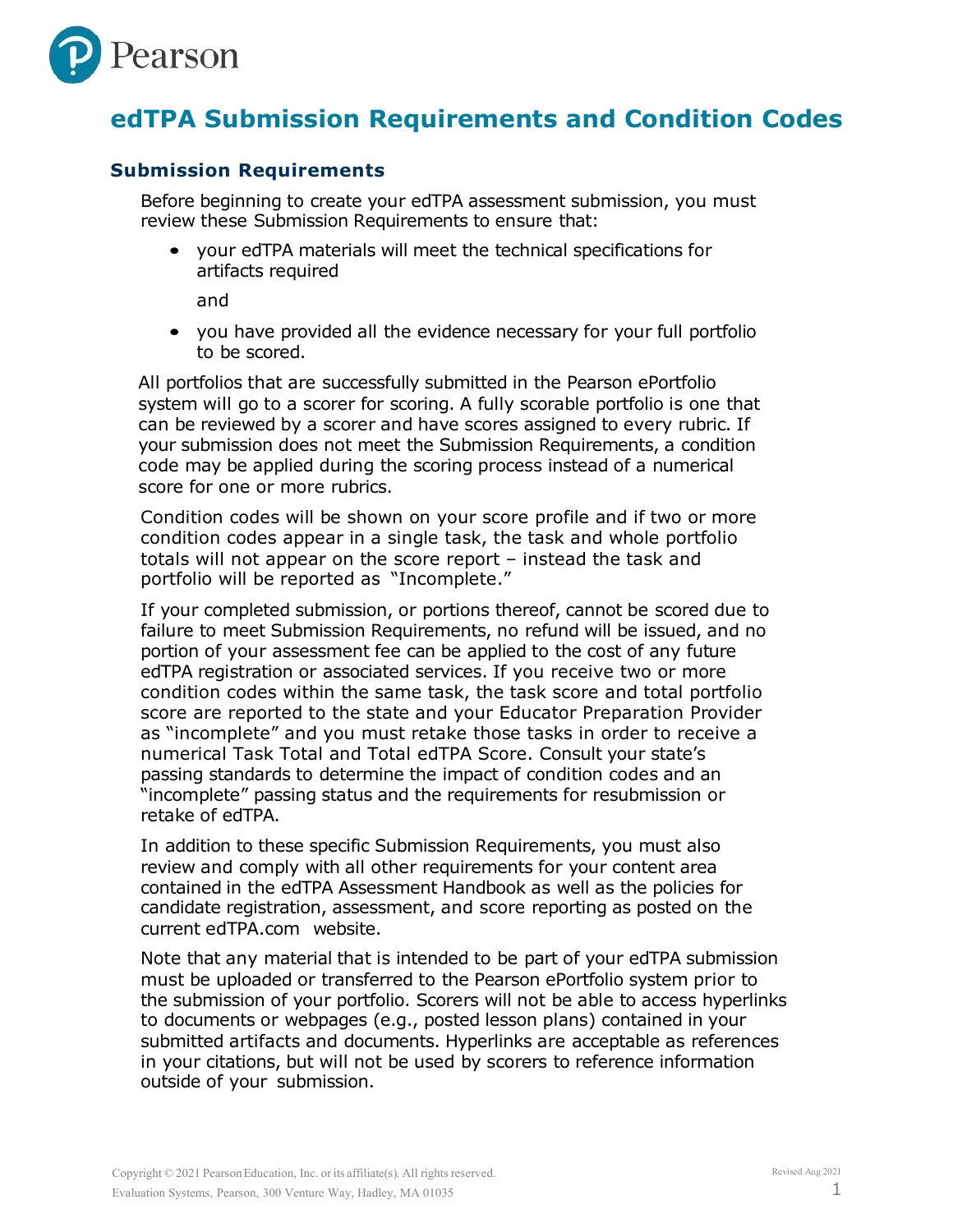

In order for your edTPA submission to be scored, it must meet these Submission Requirements. If your submission does not meet these requirements and your submission, or portions of your submission, are deemed unscorable or a task is "incomplete," your score profile will specify one of the following "Condition Codes," and the rubric(s) performance description described on the score profile will provide information indicating the requirement(s) not met.

• **Artifacts and Commentaries for Planning Task must be scorable.** Your edTPA portfolio documents your planning, instruction and assessment within a learning segment designed to meet the learning needs of your students.

**Condition Code A** may be assigned to Rubrics 1-5 for the following reasons:

- o Fewer than three lesson plans are submitted, OR
- $\circ$  for middle/secondary candidates teaching within a large time block, the lesson plans cover less than 3 hours of instruction.

Planning Task rubrics could also be unscorable for any of the reasons indicated in Condition Codes D through H. You should review all of your uploaded or transferred materials prior to submission, particularly those related to planning rubrics, to ensure that your edTPA submission meets all requirements for scoring.

• **Video: Any required video components of your submission must conform to technical specifications.** (e.g., format, file type), and be viewable by scorers. After uploading or transferring your video, you must review it in the Pearson ePortfolio system prior to submitting your assessment, even if the video file was playable prior to upload or transfer. Your review will confirm that your submitted video meets the technical specifications and can be viewed by scorers by confirming successful playback prior to submission.

**Condition Code B** will be assigned if your video cannot be played at all or if it is of insufficient technical quality to view.

• **Audio: The audio for required video components must be intelligible to scorers.** Review your video(s) prior to submission for potential background noise or poor audio quality that would interfere with a scorer's ability to hear you and your students. Please note that some environments (e.g., auditorium, gymnasium, pool) are less conducive to audio recording, and make any appropriate adjustments when recording your video to ensure adequate audio quality. If short sections of the video clip(s) are inaudible, you may include a written transcript at the end of the commentary template.

**Condition Code C** will be assigned if your video contains no audio or if the audio associated with your video is of insufficient technical quality to review.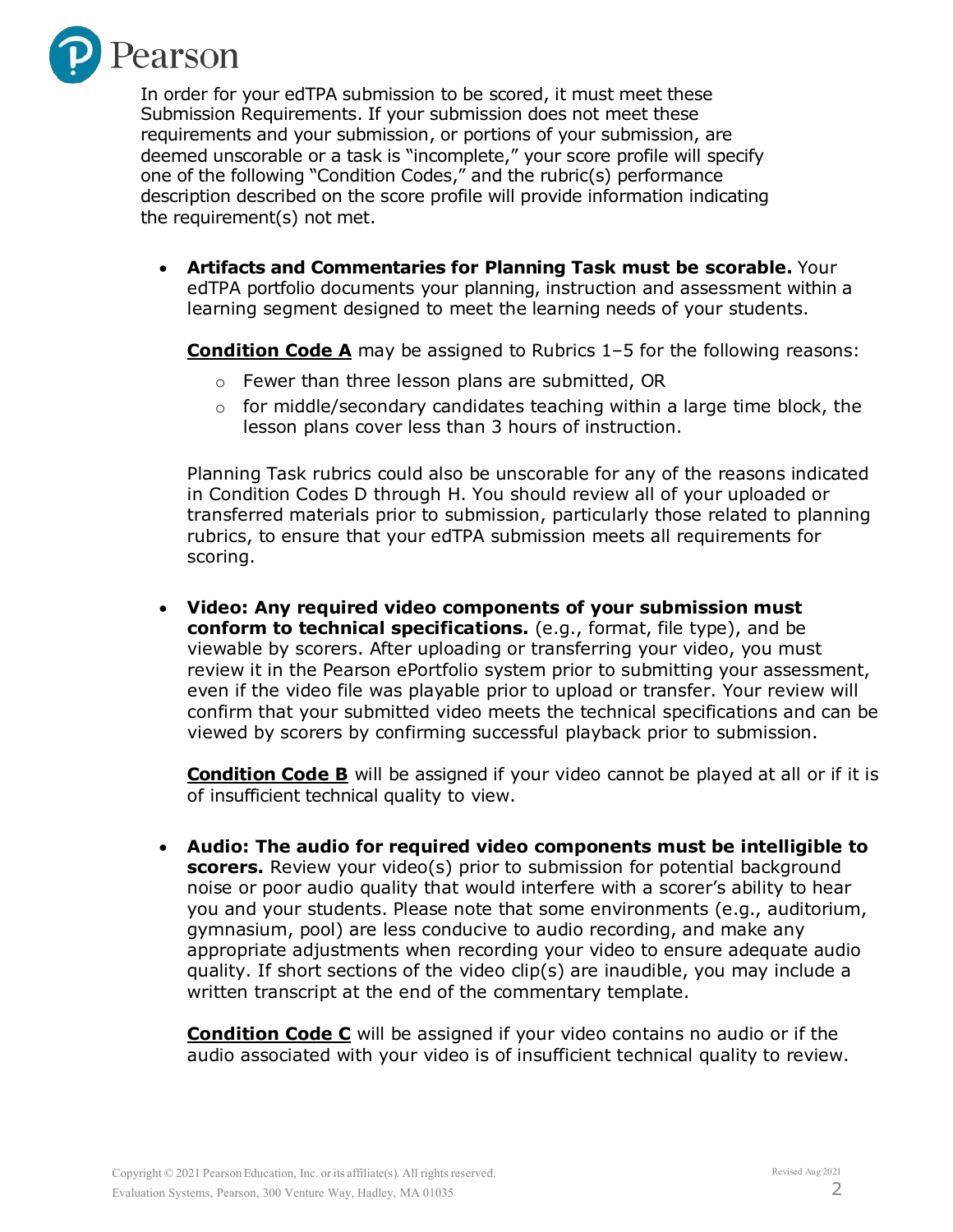

### • **Artifacts and commentaries must provide sufficient evidence so that scorers can evaluate your performance according to the edTPA rubrics.**

**Condition Code D** may be assigned for the following reasons:

- $\circ$  No response to the commentary prompt(s) provided or response is unrelated to edTPA tasks
- $\circ$  The total time of your video clip(s) submitted for Task 2 isless than three minutes
- $\circ$  The response to the commentary prompt was not within the allowable page limits (i.e., substantive response to the commentary prompt appeared after the maximum page limit for the document)
- o Alternative Evidence Only: There was not enough detailed description in the transcript to understand instruction

Note: Materials that must be translated into English should be added to the original materials as part of the same file or, if applicable, to the end of the commentary template. There is no page limit for translations into English.

• **Submitted files must be correctly uploaded or transferred to the appropriate designated location in the Pearson ePortfolio system.** Blank files cannot be scored. All required documents must be legible, including handwriting in student work samples as well as candidate-typed responses. You must submit all materials required for your content area. You must review your uploaded or transferred materials prior to submission to ensure that you are submitting the correct, unique file(s) for each Part.

**Condition Code E** may be assigned for the following reasons:

- $\circ$  The incorrect file was uploaded to the designated location.
- o The file was blank, containing no text or graphics, or the video clip or audio file contained no content.
- $\circ$  The file could not be opened for technical reasons (e.g., file extension does not match file type).
- o Documents are illegible (e.g., handwriting not legible, images are blurry, reduced in size, or otherwise cannot be read).
- o No referenced artifact submitted (e.g., Evidence of Feedback is referenced or described in the Commentary, but not submitted).
- $\circ$  Hyperlinks to external documents are provided in lieu of the actual documents.
- **Submitted video clips for Task 2 must be continuous and unedited, with no interruption in events (e.g., you may not edit a video clip to remove "quiet time" when students are working independently, edit out physical transitions, or edit out disruptive behavior).**

**Condition Code F** may be assigned for the following reasons: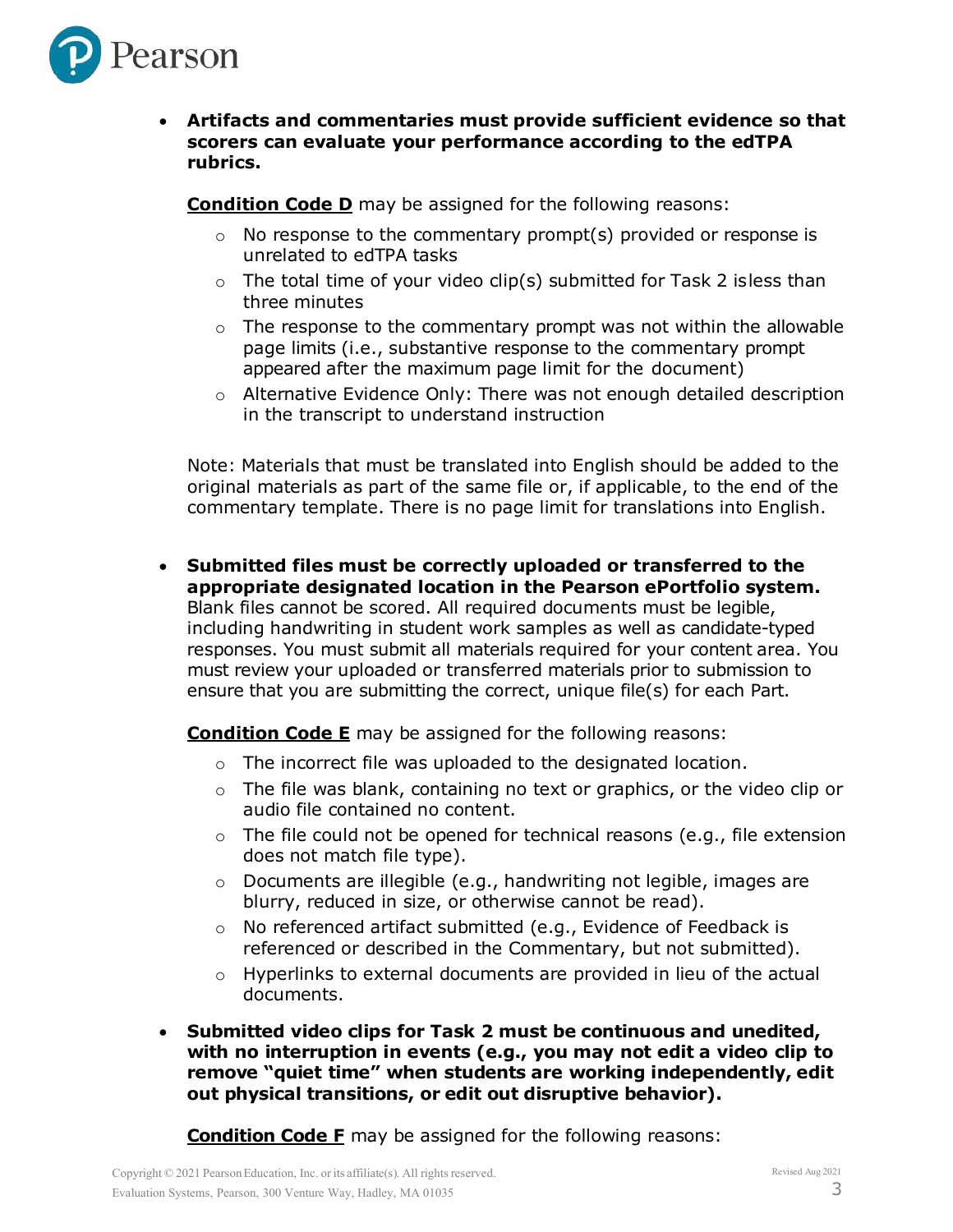

- o Your video is edited.
- $\circ$  Your face does not appear in at least one of the Task 2 video clips, or the video has been edited to intentionally blur the candidate's face.

*Exception:* Video evidence of video student work samples, assessment feedback, and video evidence of academic language use can be edited to include multiple clips. In addition, while there is no minimum length for other instances of video evidence outside of Task 2, the clips should be long enough to provide sufficient context for the scorer to evaluate the evidence in the clip.

See your edTPA handbook for modifications that may be allowed under some conditions (e.g., captioning if certain portions of a file are inaudible).

You must review your uploaded or transferred video clip(s) prior to submission to ensure that they meet all the video requirements described in the handbook.

• **Submitted materials must correspond to the edTPA content area for which you have registered and conform to handbook instructions.** Materials related to a content area for which you have not registered cannot be scored. Materials completely unrelated to edTPA cannot be scored.

**Condition Code G** may be assigned for the following reasons:

- $\circ$  The learning objectives are not in the registered content area.
- $\circ$  The submission corresponds to a different content area than the area for which you registered (e.g., you registered for the Physical Education edTPA assessment, but all submitted materials are related to a Health Education content area).
- o Artifacts are unrelated to the learning segment focus.
- $\circ$  The number of students does not meet the minimum group size as specified in at least one of the Task 2 video clips as directed in the Handbook.
- $\circ$  The student work samples are different for one or more focus students than described for the whole class. (Note - This is not applicable to Special Education and is only applicable to the common assessment for Early Childhood.)

**Exception:** Differences in assessment are permitted if the assessments address the same central focus but are adapted to be more appropriate for the focus student(s) needs.

o The work sample evidence for one or more focus students does not demonstrate what the student(s) knows and/or is able to do (e.g., evidence is limited to a student survey, self-assessment, peer assessment, or work completed by a group).

Note: Applies to Task 3's work sample evidence and Task 4's formative and re-engagement work sample evidence.

o The number of students in the Context for Learning does not meet the minimum group size.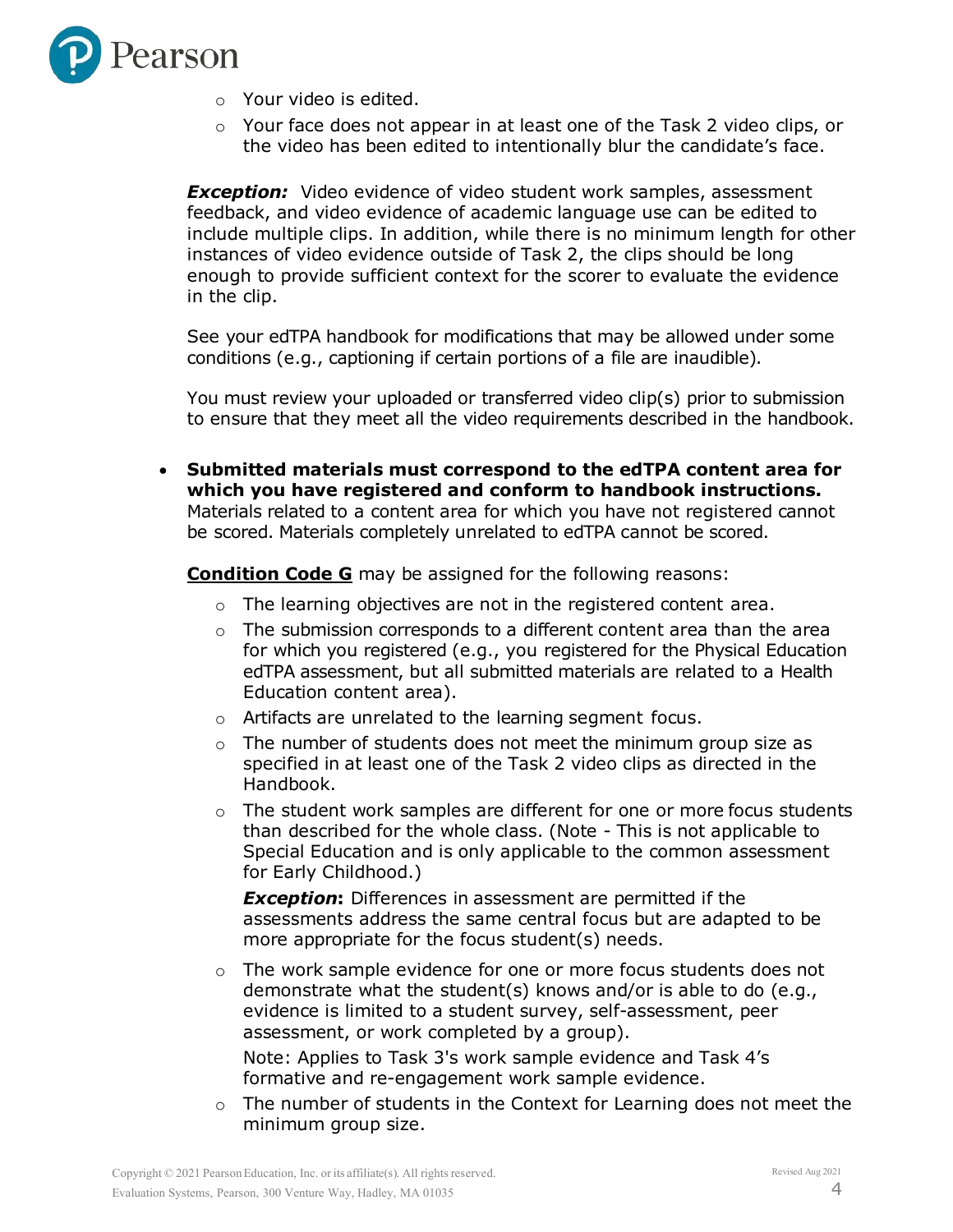

- $\circ$  The video work samples do not meet the handbook requirement of recording student performance in the context of regular instruction within the whole class activity. (Applies to Physical Education only.)
- o The number of students in the learning segment assessment does not meet the handbook guidelines.

Note: If one or more students who are intended to count for meeting the minimum group size requirement are only partially visible in the video clip, provide a time stamp reference and description of where a partial view of student(s) occurs within your response for Prompt 1 of the Instruction Commentary.

 $\circ$  More than one condition code applies to a rubric. Within 1–2 business days after a score reporting date, the candidate will receive information regarding the specific condition codes.

#### • **Translations/transcripts of materials (videos or documents) that were written or recorded in the language of instruction other than English, are required for assessment areas/specialty areas without bilingual placement specialty area options.**

Translations/transcripts of materials should be added to the original materials as part of the same file or, if applicable, to the end of the commentary template of the corresponding edTPA Task. There is no page limit for required translations into English.

*Exception:* Translations are not required for materials that were written or recorded in a language of instruction other than English if one of the following conditions applies:

- o You have registered for any one of the following assessment areas/specialty areas:
	- any World Language
	- any Classical Language
	- Elementary Literacy Bilingual placement with instruction in Spanish
	- Elementary Mathematics—Bilingual placement with instruction in Spanish
	- Elementary Education: Literacy with Mathematics Task 4–Bilingual placement with instruction in Spanish
	- Elementary Education: Mathematics with Literacy Task 4—Bilingual placement with instruction in Spanish
	- Special Education—Deaf and hearing impaired (for ASL only)
	- English as an Additional Language: Translations are necessary only when highlighting key exchanges that reveal students' content understandings and/or language proficiency. Translations do not need to be a full transcript and can be provided within the commentary and noted with video clip timestamps.
- Revised Aug 2021 o You are enrolled in a California educator preparation program and have selected a Bilingual Placement field specialty area that corresponds with the language of instruction of your submission. For